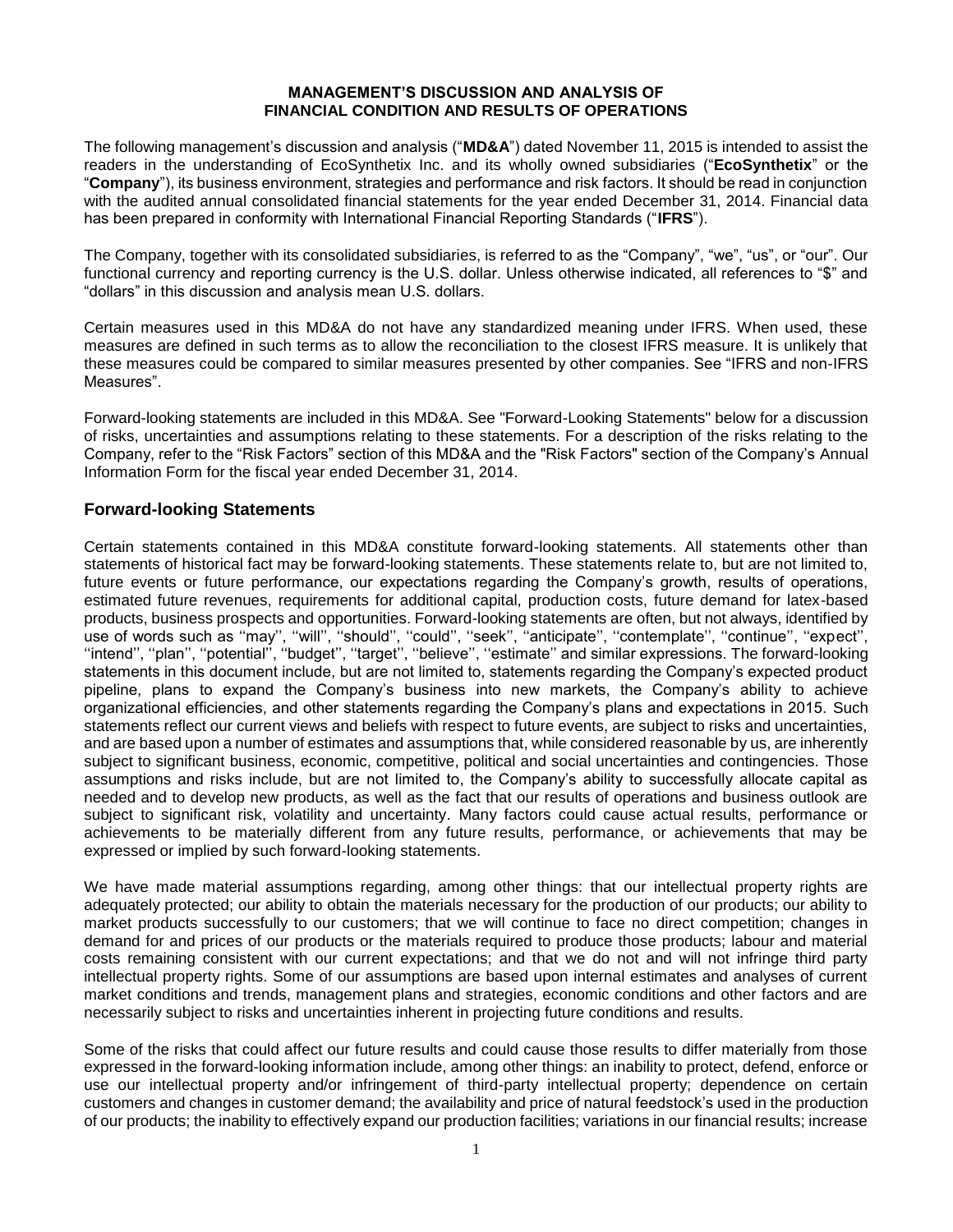in industry competition; the risk of volatility in global financial conditions, as well as significant decline in general economic conditions; our ability to effectively commercially market and sell our products; our ability to protect our know-how and trade secrets; Company growth and the impact of significant operating and capital cost increases; changes in the current political and regulatory environment in which we operate; the inability to retain key personnel; changes to regulatory requirements, both regionally and internationally, governing development, production, exports, taxes, labour standards, waste disposal, and use, environmental protection, project safety and other matters; enforcement of intellectual property rights; a significant decrease in the market price of petroleum; a shortage of supplies, equipment and parts; the inability to secure additional government grants; a deterioration in our cash balances or liquidity; the inability to obtain equity or debt financing; the ability to acquire intellectual property; the risk of litigation; changes in government regulations and policies relating to our business; losses from hedging activities and changes in hedging strategy; insufficient insurance coverage; the inability to expand technology; the impact of issuance of additional equity securities on the trading price of the Common Shares; the impact of ethical, legal and social concerns relating to genetically modified organisms and the food versus fuel debate; the risk of business interruptions; the impact of changes in interest rates; the impact of changes in foreign currency exchange; and credit risk, as well as the factors identified in the "Risk Factors" section of the Company's Annual Information Form for the fiscal year ended December 31, 2014. Such factors are not intended to represent a complete list of the factors that could affect us. These factors should be considered carefully and prospective investors should not place undue reliance on forward-looking information.

Should one or more of these risks or uncertainties materialize, or should assumptions underlying those forwardlooking statements prove incorrect, actual results may vary materially from those anticipated in such forward-looking statements. Although the forward-looking statements contained in this MD&A are based upon what we believe to be reasonable assumptions, there can be no assurance that such forward-looking information will prove to be accurate and we cannot assure that actual results will be consistent with these forward looking statements. Accordingly, readers should not place undue reliance on forward-looking statements. The information contained in this document, including the information provided under the heading ''Risk Factors'', identifies additional factors that could affect the Company's operating results and performance. Forward-looking information contained in this MD&A is made as of August 5, 2015 and we disclaim any obligation to update any forward-looking information, whether as a result of new information, future events or results, except as may be required by applicable securities laws. Accordingly, potential investors should not place undue reliance on forward-looking information.

# **IFRS and Non-IFRS Measures**

This MD&A makes reference to certain non-IFRS measures. These non-IFRS measures are not recognized measures under IFRS, do not have a standardized meaning prescribed by IFRS and are therefore unlikely to be comparable to similar measures presented by other companies. Rather, these measures are provided as additional information to complement those IFRS measures by providing a further understanding of results of operations of the Company from management's perspective. Accordingly, they should not be considered in isolation or as a substitute for analysis of the financial information of the Company reported under IFRS. We use non-IFRS measures such as Adjusted EBITDA to provide investors with a supplemental measure of operating performance and thus highlight trends in our core business that may not otherwise be apparent when relying solely on IFRS financial measures. We also believe that securities analysts, investors and other interested parties frequently use non-IFRS measures in the evaluation of issuers. Our management also use non-IFRS measures in order to facilitate operating performance comparisons from period to period, prepare annual operating budgets and assess its ability to meet its capital expenditure and working capital requirements. Adjusted EBITDA is defined as consolidated net income (loss) before interest, income taxes, depreciation, amortization, accretion, and other non-cash charges deducted in determining consolidated net income (loss).

## **Overview**

We are a renewable chemicals Company specializing in bio-based materials that are used as inputs in a wide range of products. Bio-based materials are commonly used as inputs in industrial manufacturing for a wide range of end products. We have commercial bio-based products that have equal or superior performance and significant cost advantages compared to currently available petroleum-based products. Our strategy is to commercialize a broad range of bio-based polymer and monomer products within paper & paperboard, building materials and a wide range of other relevant markets. We have developed processes that leverage "green" technology to produce bio-based materials from natural feedstocks, such as potato, tapioca and dextrose from cornstarch, as an alternative to petroleum-derived feedstocks. To date, we have developed the following two bio-based technology platforms that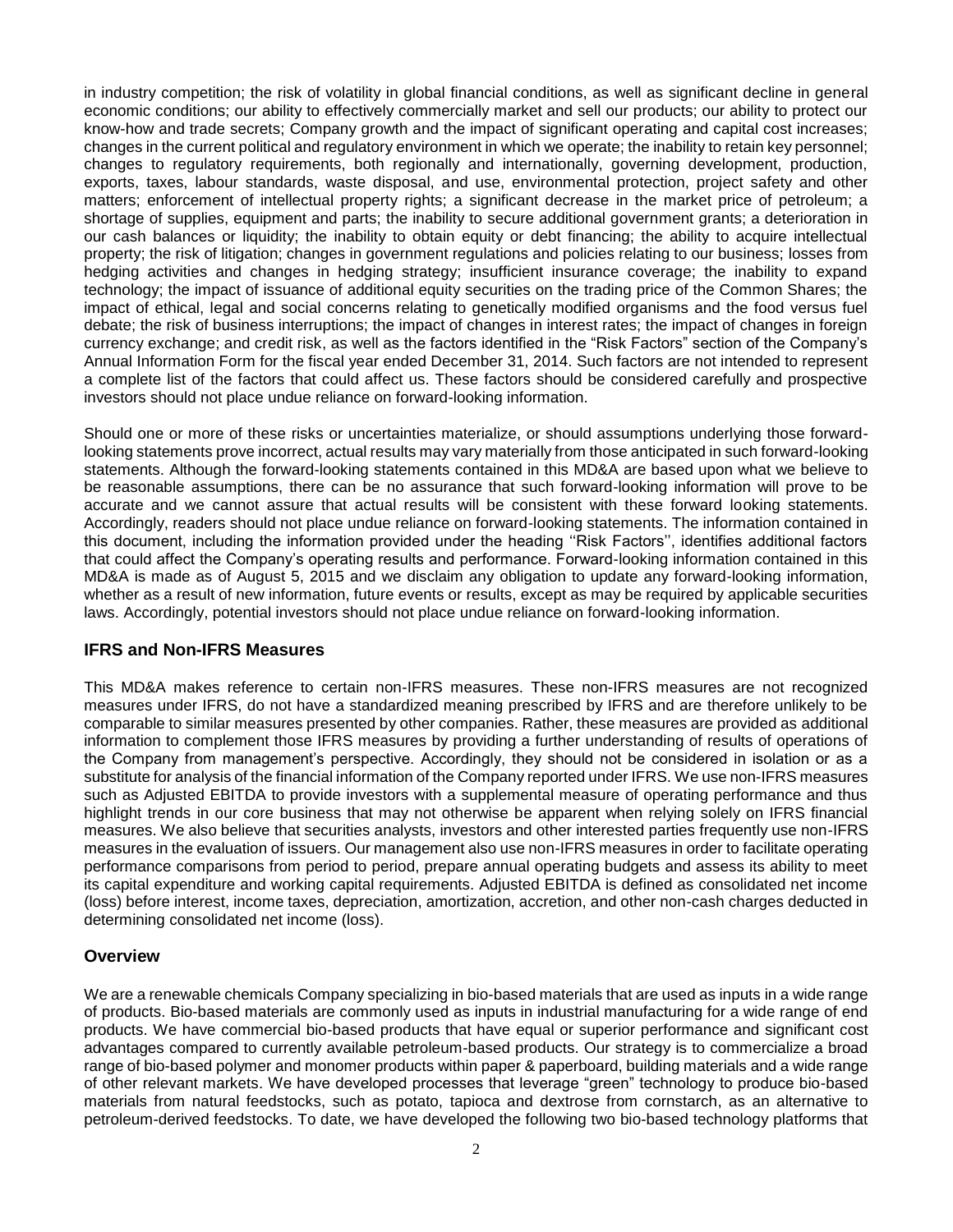support broad application across industries: (i) a biopolymer nanosphere technology that has been fully scaled and validated; and (ii) a bio-based sugar macromer technology that has been validated on a pilot scale. Our two biobased technology platforms have generated four product families to date, namely EcoSphere<sup>®</sup> biopolymers, EcoStix<sup>®</sup> bio-based pressure sensitive adhesives and DuraBind<sup>TM</sup> engineered bio-based pressure sensitive adhesives and DuraBind<sup>TM</sup> engineered biopolymers. Our lead product, EcoSphere biolatex® binders, has generated substantially all of our revenues from the paper & paperboard market to date. Our DuraBind engineered biopolymers are effective replacements for formaldehyde-based binders in the building materials market. To date, this product has been developed for application in insulation and wood composites.

We market our products to customers with a compelling value proposition that includes:

- 1. Improved economics through overall reduction of cost of manufacturing and offering price stability
- 2. Providing equal or superior performance in comparison to synthetic latex and formaldehyde binders
- 3. Reduced carbon footprint by minimizing or eliminating petroleum based products

# **Factors Affecting the Results of Operation**

## **Commercialization**

Our customers typically go through three evaluation stages prior to commercial adoption of our products, including:

- (i) laboratory evaluation;
- (ii) pilot scale production testing; and
- (iii) industrial trials representing full scale production

Our performance is influenced by our ability to convert prospects from the industrial trial phase into full commercial clients. The industrial trial stage is an important part of the sales cycle; it requires potential customers to invest significant resources, including labour and operating expenditures, and the product must meet or surpass rigorous qualification procedures. Successfully reaching the mill trial stage with a potential customer reflects substantial interest and commitment from a potential customer that is evaluating the product.

We are currently operating on a commercial scale in the coated paper and paperboard industry. Our lead product, EcoSphere biolatex binders, is used commercially by leading manufacturers within the coated paper and paperboard industry.

## **Net Sales**

Our sales are derived from the sale of our products to our customers. Net sales are measured based on the price specified in the sales contract net of any discounts and estimated returns at the time of sale. Sales are recorded when significant risks and rewards of ownership have passed on to the buyer, which generally occurs at the time of shipment or delivery depending on the terms of the agreement.

## **Cost of sales and gross profit**

Our gross profit is derived from our net sales less our cost of sales. Cost of sales includes raw material costs, manufacturing costs, freight costs and depreciation related to manufacturing equipment. Direct materials consist of the costs of natural feedstock and process chemicals. Cost of sales is mainly affected by the cost of natural feedstock costs and contract manufacturing costs.

## **Selling, general and administrative**

Selling, general and administrative expense primarily relates to salaries & benefits and other employee related costs which collectively represent approximately greater than 50% of our expenses. In addition to this, selling, general and administrative expenses include: travel expenses, professional fees, occupancy related costs, insurance costs and marketing costs.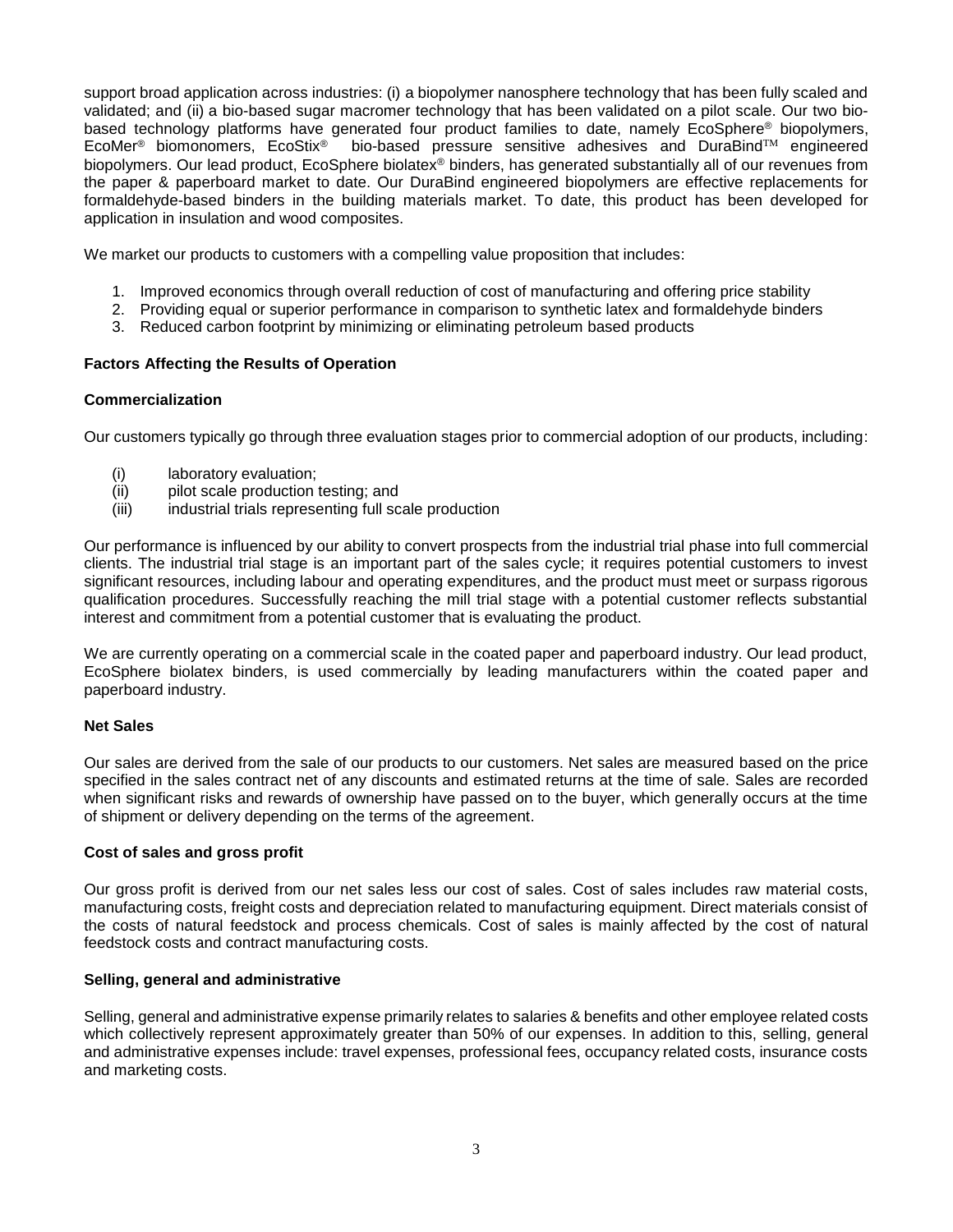## **Research and development**

Expenditures during the research phase are expensed as incurred. Expenditures during the development phase are expensed as incurred, unless they meet certain capitalization criteria*.* No development costs have been capitalized to date.

Our research and development expenses consist of those incurred to develop and test our products. Salaries & benefits related to employees directly involved in research and development activities represent approximately 50% of total research and development expenses. In addition, research and development expenses include costs related to consultants, facility costs, supplies and other costs directly associated with product development. These costs are partially offset by government grants related to such expenditures, if eligible.

## **Share-based compensation**

The Company operates an equity settled, share-based compensation plan under which the Company receives services from employees advisors, officers, contractors and consultants as consideration for equity instruments which include share options, performance-based share options (PSOs), restricted share units (RSUs) and deferred share units (DSUs) of the Company. Share-based compensation expense is recorded in accordance with the provisions under *IFRS 2, Share-based payment.*

# **Depreciation and amortization**

Depreciation and amortization included in operating expenses includes depreciation on property, plant and equipment not utilized in our production process and amortization of intangible assets.

Depreciation expense included in cost of sales relates to depreciation on property, plant and equipment associated with our production processes.

# **Foreign exchange loss (gain)**

Foreign exchange represents the revaluation of monetary assets and liabilities denominated in foreign currencies. The change in foreign exchange revaluation gains and losses are primarily due to foreign exchange rate fluctuations between the U.S. dollar (our functional currency) and foreign currencies on our net monetary position in those respective currencies.

# **Other Factors Affecting the Results of Operations and Financial Conditions**

Our financial condition and results of operations are influenced by a variety of factors, including:

- Optimizing the formulation of existing products to allow higher substitution rates by current and new customers and the ability to effectively develop products for new markets which could be a significant source of revenue growth in the future
- Pricing of petroleum substitutes for our products
- Feedstock, other input and production costs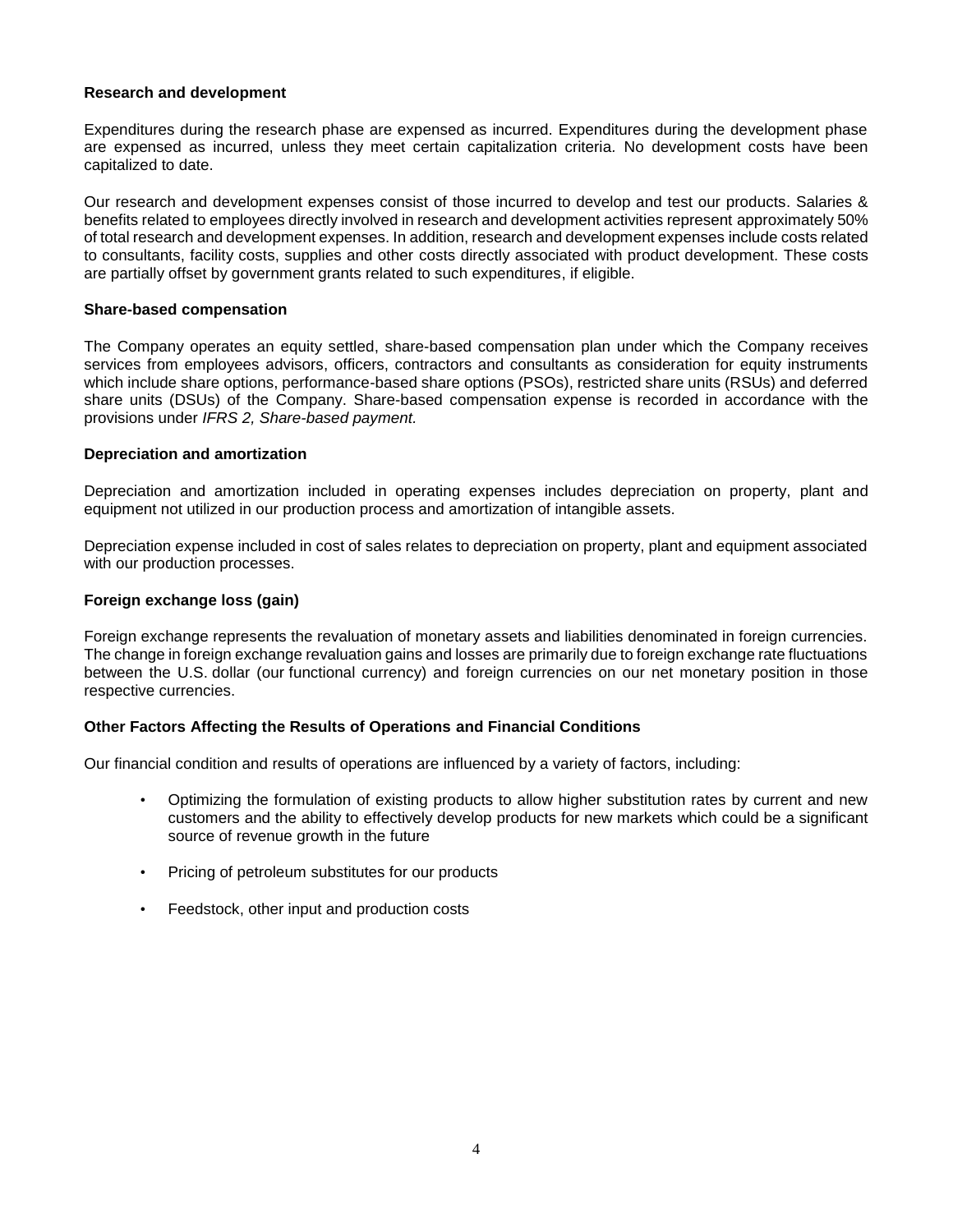# **Results of operations**

The following is a summary of our results of operations for the three and nine months ended September 30, 2015 and 2014:

|                                               | Three months ended (unaudited) | Change                                |             |        |
|-----------------------------------------------|--------------------------------|---------------------------------------|-------------|--------|
|                                               |                                | September 30, 2015 September 30, 2014 | S           | %      |
| Net sales                                     | 3,333,534                      | 4,840,892                             | (1,507,358) | $-31%$ |
| Gross profit                                  | 486,839                        | 494.479                               | (7,640)     | $-2%$  |
| Loss from operations                          | (2,010,403)                    | (4,084,208)                           | 2,073,805   | $-51%$ |
| Net loss                                      | (1,941,231)                    | (4,000,178)                           | 2,058,947   | -51%   |
| Weighted average number of shares outstanding | 58,323,037                     | 56,628,449                            | 1,694,588   | 3%     |
| Basic and diluted loss per share              | (0.03)                         | (0.07)                                | 0.04        | $-53%$ |
| <b>Adjusted EBITDA</b>                        | (1,580,207)                    | (3,593,261)                           | 2,013,054   | $-56%$ |

|                                               | Nine months ended (unaudited) | Change                                |             |        |
|-----------------------------------------------|-------------------------------|---------------------------------------|-------------|--------|
|                                               |                               | September 30, 2015 September 30, 2014 | S           | %      |
| Net sales                                     | 11,598,469                    | 14,377,604                            | (2,779,135) | $-19%$ |
| Gross profit                                  | 1,758,027                     | 2,430,147                             | (672, 120)  | $-28%$ |
| Loss from operations                          | (8,729,252)                   | (11,317,569)                          | 2,588,317   | $-23%$ |
| Net loss                                      | (8,506,171)                   | (11,064,294)                          | 2,558,123   | $-23%$ |
| Weighted average number of shares outstanding | 57,099,413                    | 56,883,831                            | 215.582     | $0\%$  |
| Basic and diluted loss per share              | (0.15)                        | (0.19)                                | 0.05        | $-23%$ |
| <b>Adjusted EBITDA</b>                        | (7,423,791)                   | (9,708,058)                           | 2,284,267   | $-24%$ |

*Net Sales –* Net sales for the three months ended September 30, 2015 were \$3.3 million compared to \$4.8 million in the same period last year, a decrease of \$1.5 million or 31%. This decrease was due to lower sales volume of \$1.1 million and \$0.4 million of pricing pressure as a result of competitive pricing dynamics. The reduction in sales volume was primarily due to continued decreases in demand for coated paper in the North American market which has resulted in the closure of two paper mills in North America since August 2014. The closure of these paper mills negatively impacted our third quarter sales by \$0.4 million compared to last year.

Net sales for the nine months ended September 30, 2015 were \$11.6 million compared to \$14.4 million in the same period last year, a decrease of \$2.8 million or 19%. The decrease in sales was primarily due to lower sales volume of \$1.6 million and \$1.2 million of pricing pressure as a result of competitive pricing dynamics. The decrease in sales volume was primarily due to the closure of two paper mills in North America.

*Gross profit –* Gross profit for the three months ended September 30, 2015 remained consistent at \$0.5 million compared to the same period last year as the impact of pricing pressure and lower sales volume were offset by lower production costs and a \$0.3 million charge related to the closure of a North American paper mill in the third quarter of last year. Gross Profit as a percentage of revenue increased from 10.2% to 14.6% due to lower production costs and the \$0.3 million charge recognized last year partly offset by the unfavourable impact of pricing pressure. Gross profit adjusted for non-cash items and the \$0.3 million charge recognized last year as a percentage of sales remained consistent at 21.1% compared to the same period last year.

Gross profit for the nine months ended September 30, 2015 was \$1.8 million compared to \$2.4 million in the same period last year, a decrease of \$0.7 million or 28%. Gross profit as a percentage of sales decreased from 16.9% to 15.2% during the same period. The decrease in gross profit was principally due to pricing pressure and lower sales volume partly offset by lower manufacturing production costs and a \$0.3 million charge recorded in the prior year. Gross profit adjusted for manufacturing depreciation and a \$0.3 million charge recognized in prior year as a percentage of sales decreased from 24.8% in prior year to 20.8% in the current period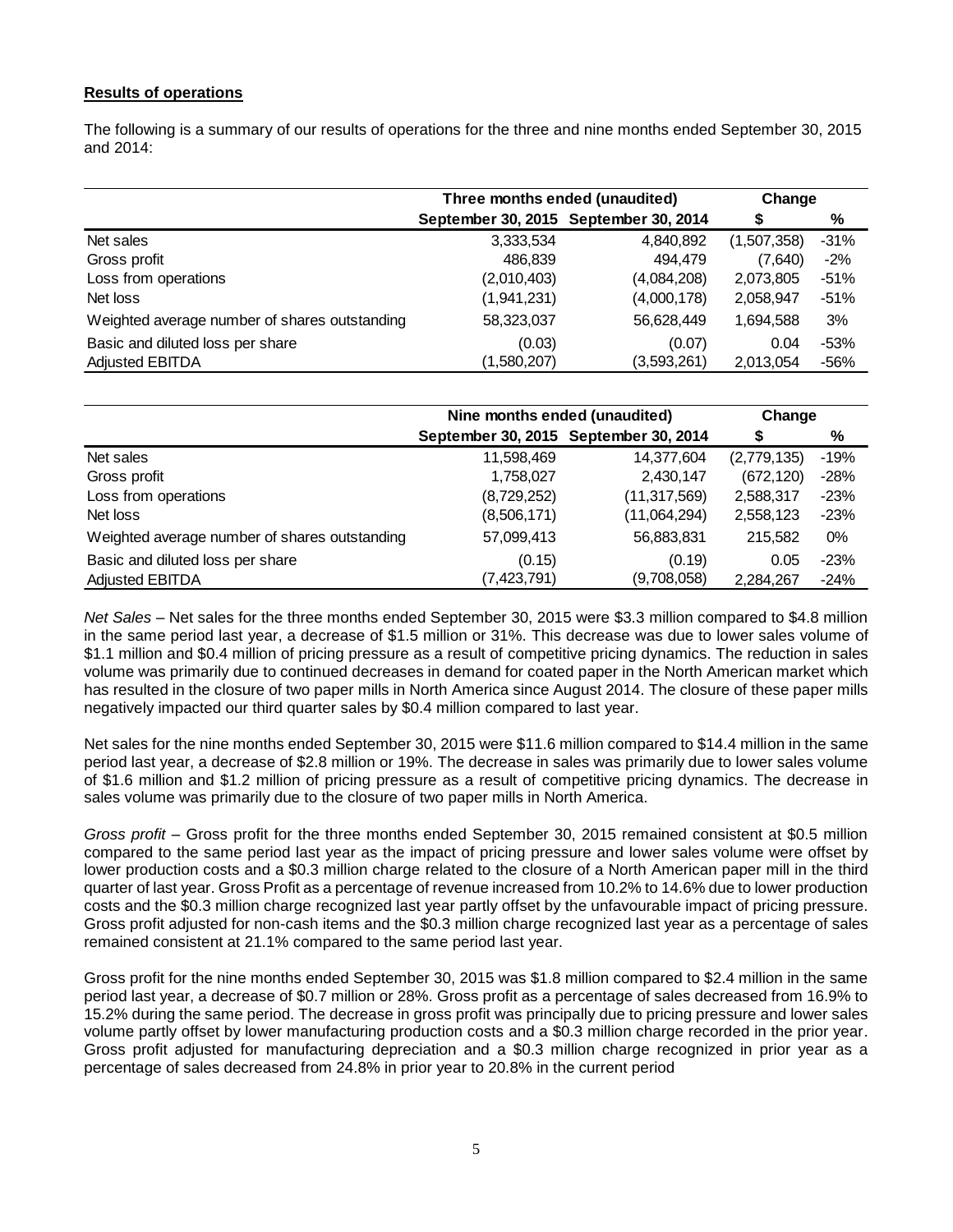# *Operating Expenses*

The following table sets forth the breakdown of our operating expenses by category during the three and nine months ended September 30, 2015 and 2014:

|                                                  | <b>Three Months Ended (unaudited)</b> | Change    |             |         |
|--------------------------------------------------|---------------------------------------|-----------|-------------|---------|
|                                                  | September 30, 2015 September 30, 2014 |           | S           | %       |
| Selling, general and administrative <sup>1</sup> | 1,356,973                             | 2,949,959 | (1,592,986) | $-54%$  |
| Research and development <sup>1</sup>            | 869,982                               | 1,230,949 | (360, 967)  | $-29%$  |
| Share-based compensation                         | 79,000                                | 111,000   | (32,000)    | $-29%$  |
| Provision for termination benefits               |                                       | 38,960    | (38,960)    | $-100%$ |
| Depreciation and amortization                    | 134,883                               | 129,703   | 5,180       | 4%      |
| Foreign exchange loss (gain)                     | 56,404                                | 118,116   | (61, 712)   | $-52%$  |
| Total operating expenses                         | 2,497,242                             | 4,578,687 | (2,081,445) | $-45%$  |

|                                                  | <b>Nine Months Ended (unaudited)</b>  | Change     |             |        |
|--------------------------------------------------|---------------------------------------|------------|-------------|--------|
|                                                  | September 30, 2015 September 30, 2014 | S          | %           |        |
| Selling, general and administrative <sup>7</sup> | 5,365,361                             | 8,727,247  | (3,361,886) | $-39%$ |
| Research and development <sup>1</sup>            | 2,646,092                             | 3,949,158  | (1,303,066) | $-33%$ |
| Share-based compensation                         | 241,427                               | 366,000    | (124, 573)  | $-34%$ |
| Provision for termination benefits               | 1,220,080                             | 236,473    | 983,607     | 416%   |
| Depreciation and amortization                    | 414,594                               | 387,636    | 26,958      | 7%     |
| Foreign exchange loss (gain)                     | 599,725                               | 81,202     | 518,523     | 639%   |
| Total operating expenses                         | 10,487,279                            | 13,747,716 | (3,260,437) | $-24%$ |

*1 For the purposes of this MD&A, selling, general and administrative expenses and research and development expenses excludes sharebased compensation, depreciation and amortization and foreign exchange loss / (gain)*

Total operating expenses for the three months ended September 30, 2015 were \$2.5 million compared to \$4.6 million in the same period last year, a decrease of \$2.1 million or 45%. The decrease was primarily due to lower selling, general and administrative expenses and research and development costs. For the nine months ended September 30, 2015, total operating expenses decreased \$3.3 million or 24% from \$13.7 million last year to \$10.5 million. The decrease was primarily due to lower selling, general and administrative expenses and lower research and development costs which were partly offset by an increase in provision for termination benefits and foreign exchange losses during the year.

*Selling, general and administrative<sup>1</sup> –* Selling, general and administrative (SG&A) expenses were \$1.4 million for the three months ended September 30, 2015 compared to \$2.9 million in the same period last year, a decrease of \$1.6 million or 54%. SG&A expenses were \$5.4 million for the nine months ended September 30, 2015 compared to \$8.7 million in the same period last year, a decrease of \$3.4 million or 39%. The decrease in both periods was primarily due to lower salaries and benefits, lower bad debt expense and reduced discretionary spending. The reduction in salaries and benefits and discretionary spending was primarily attributable to the workforce reduction in the first quarter of fiscal 2015 and the favourable impact of a weaker Canadian dollar versus U.S. dollar. The Canadian dollar weakened approximately 20% during the current quarter compared to the same period last year. Bad debt expense decreased due to the recognition of a \$0.4 million charge to allowance for doubtful accounts in the third quarter last year.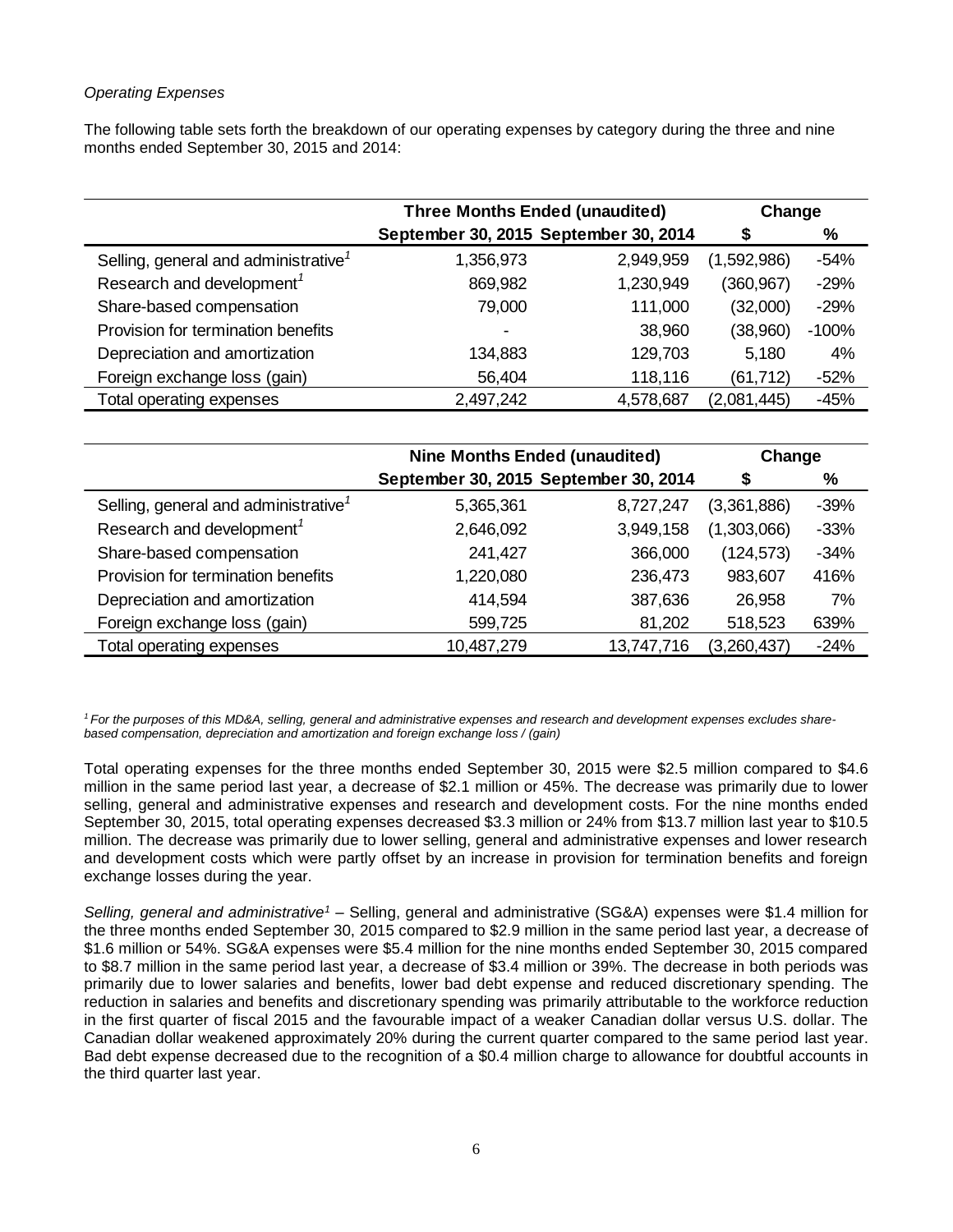*Research and development<sup>1</sup>–* Research and development costs (R&D) for the three months ended were \$0.9 million compared to \$1.2 million in the same period last year, a decrease of \$0.4 million or 29%. R&D costs for the nine months ended September 30, 2015 were \$2.6 million compared to \$3.9 million during the same period last year, a decrease of \$1.3 million or 33%. The decrease during both periods was primarily due to lower salaries and benefits, lower discretionary costs due to the favourable impact of a weaker Canadian dollar versus U.S. dollar and the recognition of \$0.6 million (year-to-date) in government grants associated with funding from Bioindustrial Innovation Canada (BIC), which was announced in September 2014.

*Provision for termination benefits –* During the first quarter of fiscal 2015, the Company recognized \$1.2 million in termination benefits as a result of a workforce reduction of approximately 20% and the termination of employment with the former CEO effective May 1, 2015. As a result of this termination of employment, the former CEO is entitled to an aggregate of \$0.9 million, representing a 24 month severance period, inclusive of all salary, perquisites, allowances, statutory entitlements and bonus accounts. Accordingly, the Company recorded a \$0.9 million provision for termination benefits during the first quarter of the current year. The former CEO is also entitled to a maximum of 24 months of severance related to the value of long-term incentives during this period. The Company has determined that no additional amounts are owed with respect to these long-term incentives as the associated performance conditions have not been met. Accordingly, the Company ascribes no value to the long-term incentives for the 24 month severance period. If the value of the long-term incentives is disputed, the Company's potential exposure is estimated to range from nil to \$0.7 million.

*Depreciation and amortization –* Depreciation and amortization for the three and nine months ended September 30, 2015 remained comparable to the same periods last year.

*Foreign currency exchange loss –* For the three months ended September 30, 2015, foreign exchange losses were \$0.1 million which was comparable to the same period in fiscal 2014. For the nine months ended September 30, 2015 foreign exchange losses were \$0.6 million compared to \$0.1 million in the same period last year, an increase of \$0.5 million. The increase in foreign exchange losses were primarily due to translation losses on cash balances denominated in Canadian dollars caused by the weakening of the Canadian dollar versus the U.S. dollar in the current year.

*Loss from operations –* Loss from operations for the three months ended September 30, 2015 were \$2.0 million compared to \$4.1 million in the same period last year, a decrease of \$2.1 million or 51%. For the nine months ended September 30, 2015, loss from operations were \$8.7 million compared to \$11.3 million in the same period last year, a decrease of \$2.6 million or 23%. The decrease during the three months ended September 30, 2015 was primarily due to lower operating expenses of \$2.1 million. The decrease during the nine months ended September 30, 2015 was primarily due to lower operating expenses of \$3.3 million partly offset by lower gross profit of \$0.7 million.

*Interest income –* Interest income for the three and nine months ended September 30, 2015 decreased slightly compared to prior year principally due to lower cash on hand.

*Net Loss –* Net loss for the three months ended September 30, 2015 was \$1.9 million or \$0.03 per common share compared to \$4.0 million or \$0.07 per common share in the same period last year, a decrease of \$2.1 million or 51%. Net loss for the nine months ended September 30, 2015 were \$8.5 million or \$0.15 per common share compared to \$11.1 million or \$0.19 per common share last year, a decrease of \$2.6 million or 23%. The decrease in both periods is primarily due to a decrease in loss from operations.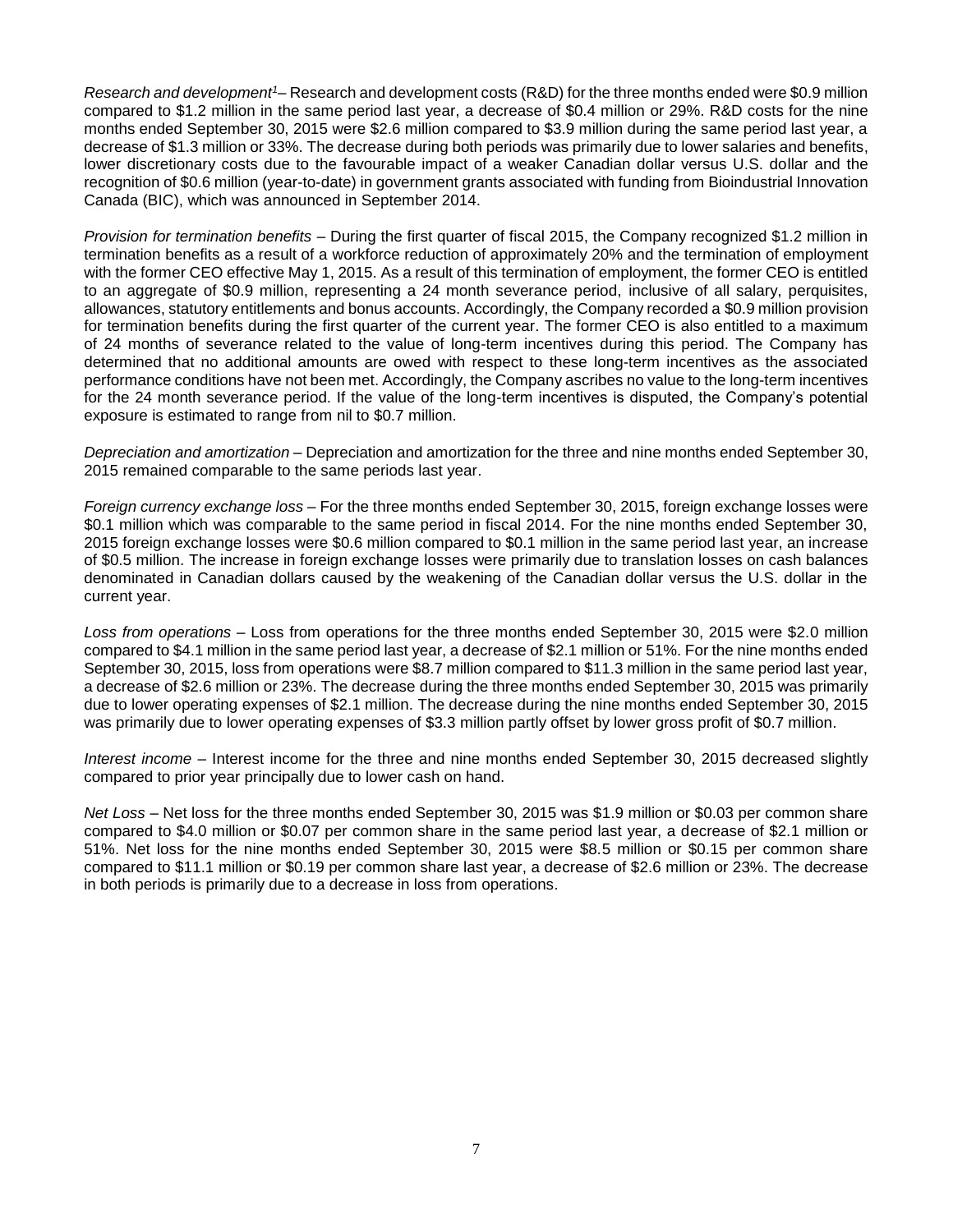# **Financial Condition**

|                           |            | September 30 December 31, |             |        |
|---------------------------|------------|---------------------------|-------------|--------|
|                           | 2015       | 2014                      |             | ℅      |
| Total current assets      | 67,999,062 | 75,355,310                | (7,356,248) | $-10%$ |
| Total assets              | 79,492,631 | 87,098,065                | (7,605,434) | $-9%$  |
| Total current liabilities | 1,658,167  | 1,571,976                 | 86,191      | 5%     |

*Total current assets –* Total current assets were \$68.0 million compared to \$75.4 million at December 31, 2014, a decrease of \$7.4 million or 10%. The decrease was primarily due to lower cash of \$5.2 million and lower inventory of \$1.6 million. The decrease in cash was principally due to \$4.6 million of cash utilized in operating activities, \$0.8 million of capital asset purchases and revaluation losses of \$0.8 million caused by the weaker Canadian dollar versus U.S. dollar. These decreases were partly offset by \$0.5 million of cash proceeds related to government grants and \$0.6 million of cash received through the exercise of common share options.

*Total assets –* Total assets at September 30, 2015 were \$79.5 million compared to \$87.1 million, a decrease of \$7.6 million or 9%. The decrease was principally due to lower current assets.

*Total current liabilities –* Total current liabilities at September 30, 2015 remained comparable at \$1.7 million compared to December 31, 2014.

# **Liquidity and Capital Resources**

We currently fund our business operations through cash flow generated from our operations and from existing cash which was provided through the initial public offering (IPO) in 2011. We believe that ongoing operations, working capital and associated cash flow in addition to our cash resources provide sufficient liquidity to support our ongoing business operations for at least the next 12 months.

Below is a summary of our cash flows provided by / (used in) operating activities, financing activities and investing activities for the three and nine months ended September 30, 2015 and 2014:

|                                                                 | Three months ended (unaudited) | Change             |               |        |
|-----------------------------------------------------------------|--------------------------------|--------------------|---------------|--------|
|                                                                 | September 30, 2015             | September 30, 2014 |               | %      |
| Cash used in operating activities                               | (251, 507)                     | (3,391,847)        | 3,140,340     | $-93%$ |
| Cash used in investing activities                               | (140, 573)                     | (8,300)            | (132, 273)    | 1594%  |
| Cash provided by/(used in) financing activities                 | 573,119                        | (220, 495)         | 793.614       | -360%  |
| Effect of exchange rate changes on cash and<br>cash equivalents | (253, 994)                     |                    | (253,994)     | n/a    |
| Net decrease in cash                                            | (72, 955)                      | (3,620,642)        | 3,547,687     | $-98%$ |
| Beginning cash                                                  | 62,168,543                     | 73,863,213         | (11,694,670)  | $-16%$ |
| <b>Ending cash</b>                                              | 62,095,588                     | 70,242,571         | (8, 146, 983) | $-12%$ |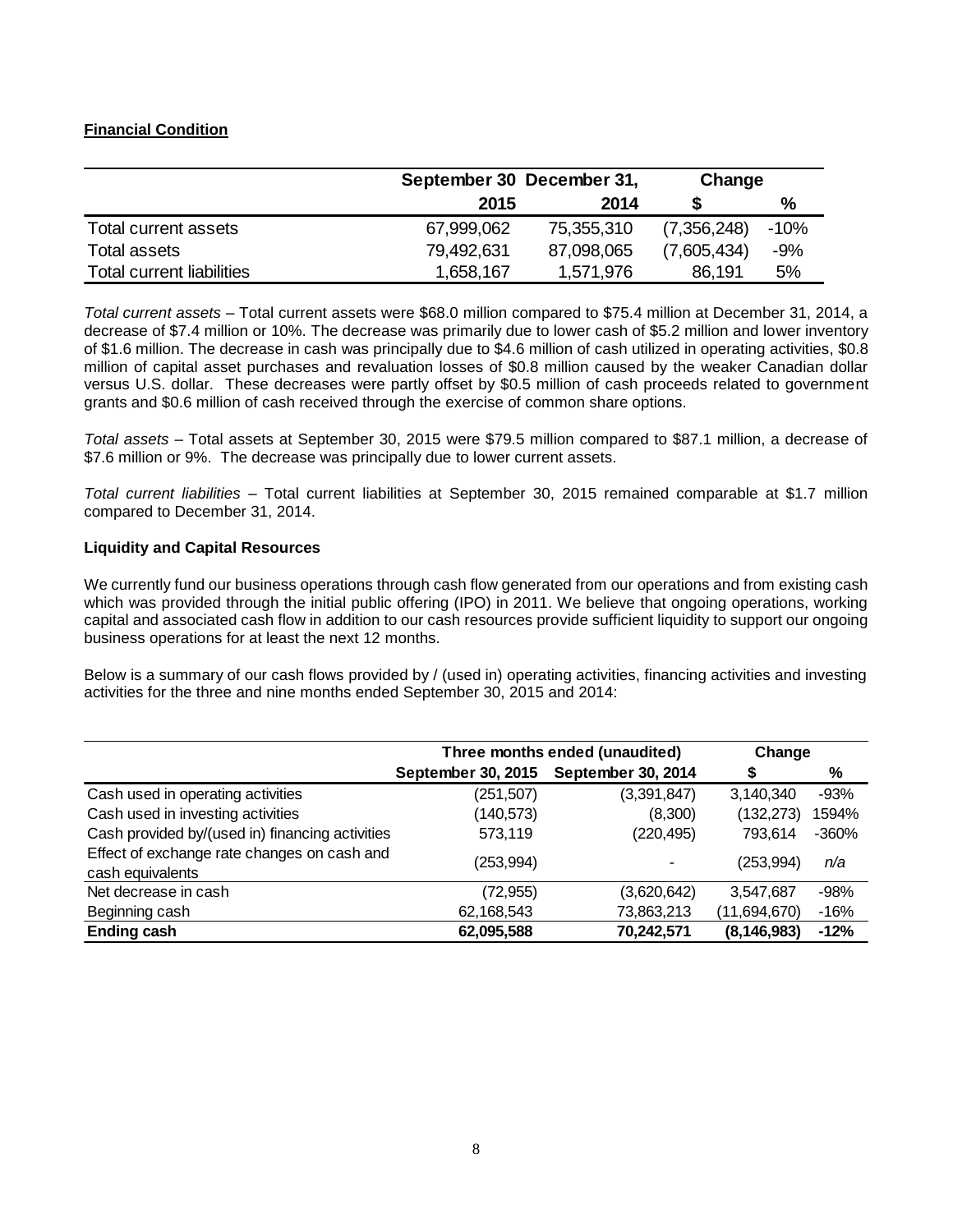|                                                                 | Nine months ended (unaudited) | Change             |               |         |
|-----------------------------------------------------------------|-------------------------------|--------------------|---------------|---------|
|                                                                 | September 30, 2015            | September 30, 2014 | S             | %       |
| Cash used in operating activities                               | (4,631,035)                   | (9,477,610)        | 4,846,575     | $-51%$  |
| Cash used in investing activities                               | (777, 720)                    | (279, 993)         | (497, 727)    | 178%    |
| Cash provided by/(used in) financing activities                 | 1,028,868                     | (506,783)          | 1,535,651     | $-303%$ |
| Effect of exchange rate changes on cash and<br>cash equivalents | (770, 495)                    |                    | (770,495)     | n/a     |
| Net decrease in cash                                            | (5, 150, 382)                 | (10, 264, 386)     | 5,114,004     | $-50%$  |
| Beginning cash                                                  | 67,245,970                    | 80,506,957         | (13,260,987)  | $-16%$  |
| <b>Ending cash</b>                                              | 62,095,588                    | 70,242,571         | (8, 146, 983) | $-12%$  |

*Cash used in operating activities –* Cash used in operating activities for the three months ended September 30, 2015 was \$0.3 million compared to \$3.4 million in the same period last year, a decrease of \$3.1 million or 93%. The decrease was due to a \$2.2 million reduction in net losses adjusted for non-cash items and an increase in cash generated through lower working capital of \$0.9 million. Net losses adjusted for non-cash items decreased primarily due to lower operating expenses. Working capital as at September 30, 2015 decreased \$1.0 million compared to June 30, 2015 primarily due to lower accounts receivable of \$1.0 million and decreased inventory of \$0.5 million partly offset by lower accounts payable and accrued liabilities of \$0.4 million. Working capital as at September 30, 2014 decreased \$0.1 million compared to June 30, 2014 as lower accounts receivable balances were partly offset by an increase in inventory.

Cash used in operating activities for the nine months ended September 30, 2015 was \$4.6 million compared to \$9.5 million in the same period last year, a decrease of \$4.8 million or 51%. The decrease was primarily due to a \$2.5 million reduction in net losses adjusted for non-cash items and an increase in cash generated through lower working capital of \$1.9 million. Net losses adjusted for non-cash items decreased primarily due to lower operating expenses partly offset by lower gross profit. Working capital as at September 30, 2015 decreased \$1.8 million compared to December 31, 2014 primarily due to lower inventory and accounts receivable balances were partly offset by an increase in government grant receivables. Working capital at September 30, 2014 remained comparable to December 31, 2013 as lower accounts receivable were offset by lower accounts payable and accrued liabilities.

*Cash used in investing activities –* Cash used in investing activities for the three and nine months ended September 30, 2015 were \$0.1 million and \$0.8 million, respectively, compared to a nominal amount and \$0.3 million for the same periods last year, respectively. The increase was due to capital asset purchases related to our high-priority development projects.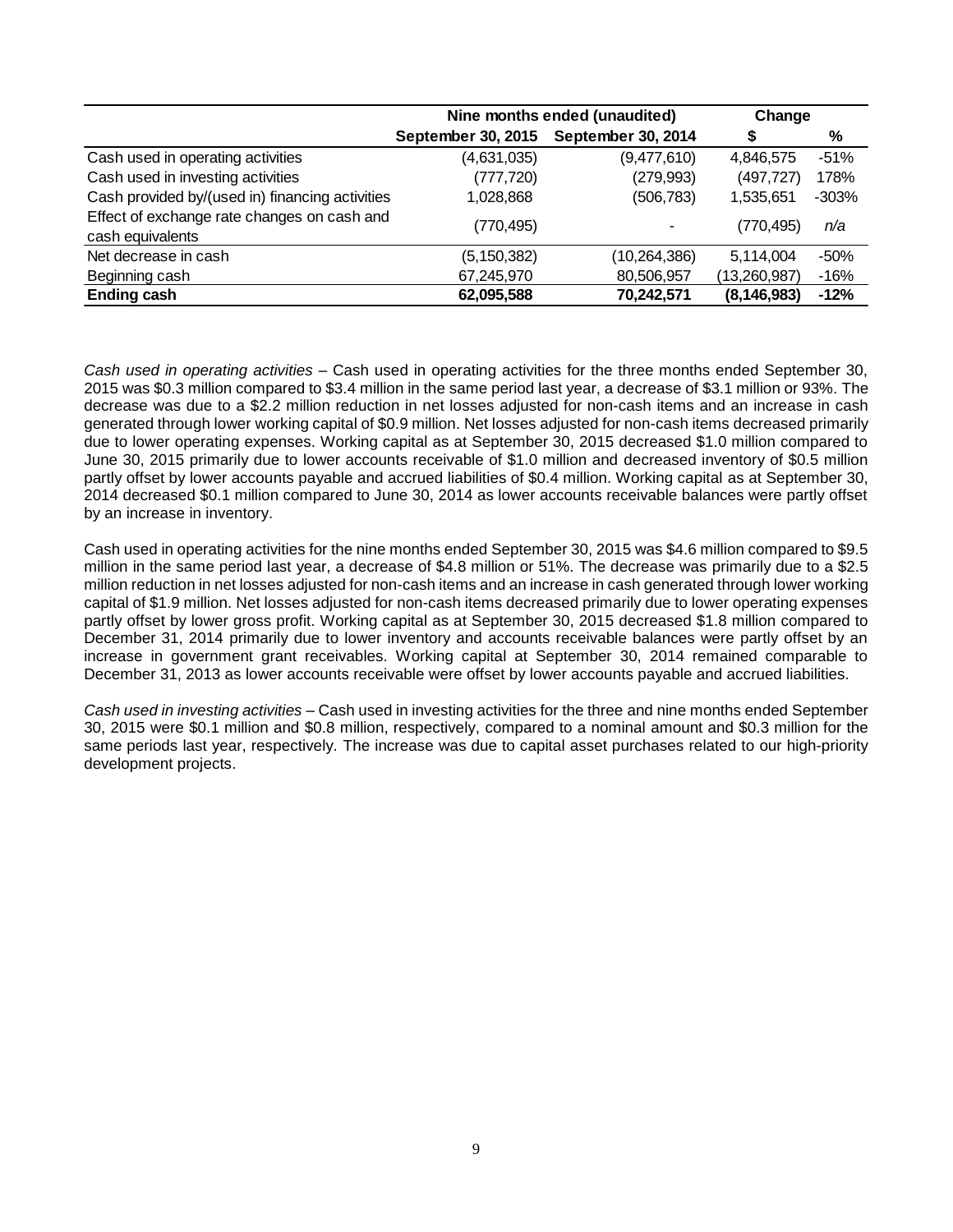*Cash provided by/(used in) financing activities –* Cash provided by financing activities during the three and nine months ended September 30, 2015 were \$0.6 million and \$1.0 million, respectively, compared to cash used in financing activities of \$0.2 million and \$0.5 million in the same periods last year. During the current quarter \$0.6 million of cash proceeds were received from the exercise of common share options. In the third quarter of fiscal 2014, \$0.2 million of common shares were repurchased related to a normal course issuers bid ("NCIB").

For the nine months ended September 30, 2015, the Company received \$1.0 million of proceeds of which \$0.6 million were received through the exercise of share options and \$0.5 million were received related to government grants. For the nine months ended September 30, 2014, \$0.7 million of common shares were repurchased related to the NCIB which was partly offset by \$0.2 million of proceeds received through the exercise of warrants.

*Effect of exchange rate changes on cash –* During the three and nine months ended September 30, 2015, the effect of exchange rates changes on cash and cash equivalents was a loss of \$0.3 million and \$0.8 million, respectively. The loss related to the revaluation of our cash denominated in Canadian dollars and the impact of a weaker Canadian dollar versus U.S. dollar.

# **Capital Management**

The Company's objective in managing capital is to ensure sufficient liquidity to pursue its growth strategy and fund research and product development, while at the same time taking a conservative approach towards managing financial risk. The Company's capital is composed of the net cash received related to common shares and shareholder option exercises. Our primary uses of capital are financing operations, increasing non-cash working capital and capital expenditures. We currently fund these requirements from existing cash resources and cash raised through share issuances. Our objectives when managing capital are to ensure that we will continue to have enough liquidity so that we can provide our products and services to our customers and a return to our shareholders. We monitor our capital on the basis of the adequacy of our cash resources to fund our business plan. In order to maximize the capacity to finance our ongoing growth, we do not currently pay a dividend to holders of our common shares.

## **Contractual Obligations**

Our contractual obligations include operating leases for premises and purchase obligations. The following table summarizes our cash commitments as September 30, 2015:

During the normal course of operations, the Company may enter into feedstock contracts to secure raw material availability over a twelve to twenty-four month period based on market pricing at the time of purchase. As at September 30, 2015, the Company was committed to purchases of feedstock in the approximate amount of \$1.8 million.

## **Summary of Quarterly Results**

The following table sets out selected financial information for each of the eight most recent quarters, the latest of which ended September 30, 2015. This information has been prepared on the same basis as the annual financial statements and all necessary adjustments have been included in the amounts stated below to present fairly the unaudited quarterly results when read in conjunction with the quarterly financial statements of the Company and the related notes to those statements.

We believe that past operating results and period-to-period comparisons should not be relied upon as an indication of our future performance. See "Risk Factors" outlined elsewhere in this document. Key factors that account for the fluctuations in quarterly results include the growth in the Company's revenue and the pace at which the Company's operating costs are expanding.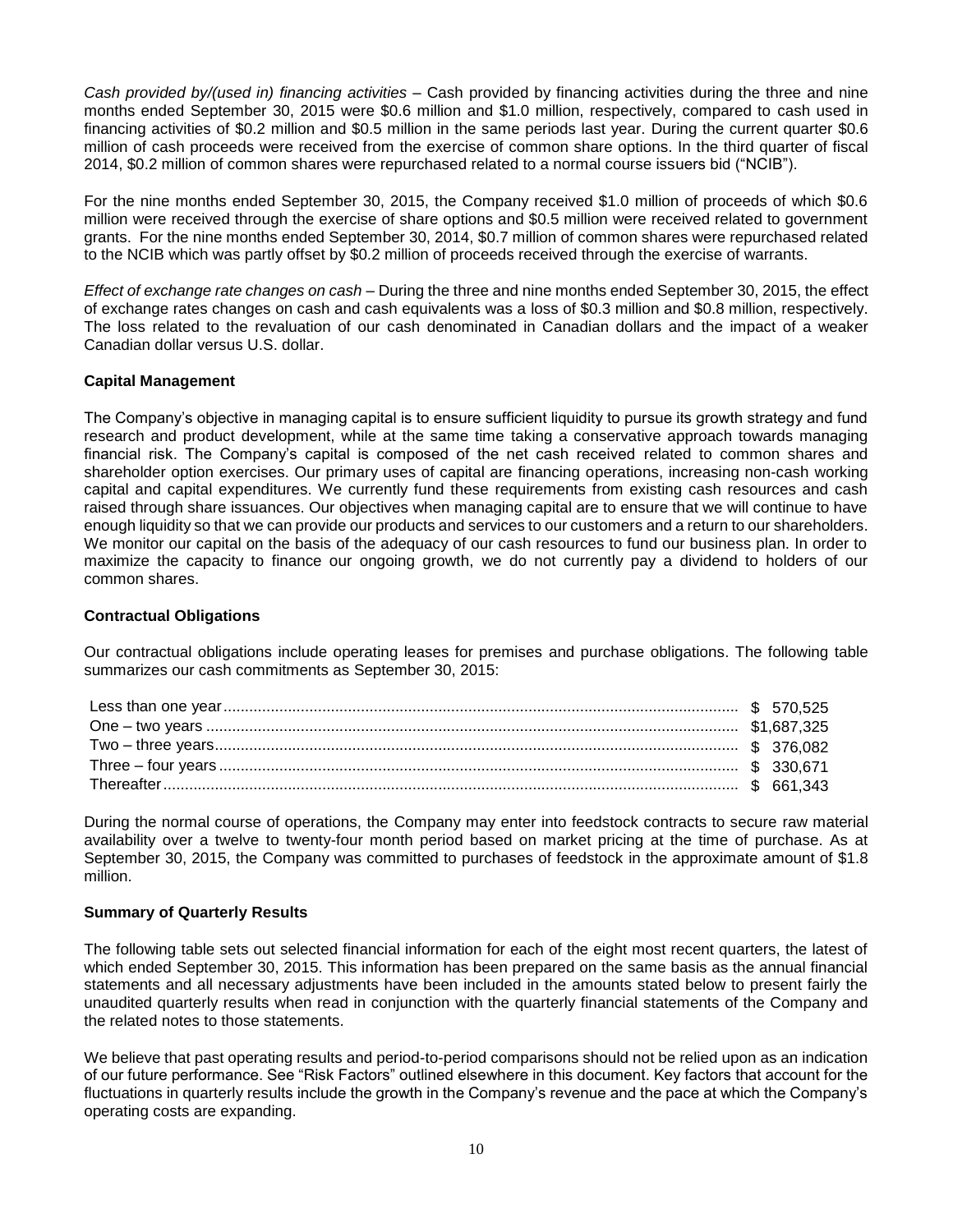The following table reconciles net loss to Adjusted EBITDA for the three months ended:

|                                               | Three months ended (unaudited) |             |               |             |                            |                 |             |              |
|-----------------------------------------------|--------------------------------|-------------|---------------|-------------|----------------------------|-----------------|-------------|--------------|
|                                               | September 30                   | June 30     | March 31.     |             | December 31, September 30, | <b>June 30,</b> | March 31.   | December 31. |
|                                               | 2015                           | 2015        | 2015          | 2014        | 2014                       | 2014            | 2014        | 2013         |
| Net sales                                     | 3,333,534                      | 4.094.987   | 4.169.948     | 4.464.141   | 4.840.892                  | 4.542.648       | 4.994.064   | 5.159.069    |
| Gross profit                                  | 486.839                        | 689.920     | 581.268       | 740.502     | 494.479                    | 952.679         | 982.989     | 895.594      |
| Loss from operations                          | (2,010,403)                    | (2,514,339) | (4,204,510)   | (3,528,101) | (4,084,208)                | (3,828,006)     | (3,405,355) | (3,723,691)  |
| Net loss                                      | (1,941,231)                    | (2,440,321) | (4, 124, 619) | (3,450,295) | (4,000,178)                | (3,741,862)     | (3,322,254) | (3,636,080)  |
| Weighted average number of shares outstanding | 58.323.037                     | 56.477.460  | 56.477.460    | 56.580.168  | 56.628.449                 | 56.655.530      | 56.731.241  | 55,802,382   |
| Basic and diluted loss per share              | (0.03)                         | (0.04)      | (0.07)        | (0.06)      | (0.07)                     | (0.07)          | (0.06)      | (0.07)       |
| Adjusted EBITDA <sup>(1)</sup>                | (1,580,207)                    | (2,010,816) | (3,832,768)   | (2,914,246) | (3,593,261)                | (3,274,361)     | (2,840,436) | (3,264,621)  |

|                                | Three months ended (unaudited) |                 |             |             |                            |                 |             |              |
|--------------------------------|--------------------------------|-----------------|-------------|-------------|----------------------------|-----------------|-------------|--------------|
|                                | September 30                   | <b>June 30.</b> | March 31.   |             | December 31. September 30. | <b>June 30.</b> | March 31.   | December 31. |
|                                | 2015                           | 2015            | 2015        | 2014        | 2014                       | 2014            | 2014        | 2013         |
| Net loss                       | (1.941.231)                    | (2.440.321)     | (4.124.619) | (3,450,295) | (4,000,178)                | (3.741.862)     | (3.322.254) | (3,636,080)  |
| Depreciation and amortization  | 351.196                        | 376,096         | 336,742     | 523,855     | 379.947                    | 433,645         | 429,919     | 596.824      |
| Share-based compensation       | 79.000                         | 127.427         | 35,000      | 90.000      | 111.000                    | 120,000         | 135.000     | (137, 754)   |
| Interest income                | (69, 172)                      | (74.018)        | (79, 891)   | (77.806)    | (84,030)                   | (86, 144)       | (83.101)    | (87, 611)    |
| Adiusted EBITDA <sup>(1)</sup> | 1,580,207)                     | (2,010,816)     | (3,832,768) | (2.914.246) | (3,593,261)                | (3.274.361)     | (2,840,436) | (3,264,621)  |

Notes:

(1) Adjusted EBITDA is not a measure recognized under IFRS and does not have a standardized meaning prescribed by IFRS. See "IFRS and Non-IFRS Measures." The Company presents Adjusted EBITDA because the Company believes it facilitates investors' use of operating performance comparisons from period to period and company to company by backing out potential differences caused by variations in capital structures (affecting relative interest expense), the book amortization of intangibles (affecting relative amortization expense) and the age and book value of property and equipment (affecting relative depreciation expense). The Company also presents Adjusted EBITDA because it believes it is frequently used by securities analysts, investors and other interested parties as a measure of financial performance. Adjusted EBITDA as presented herein are not recognized measures under IFRS and should not be considered as an alternative to operating income or net income as measures of operating results or an alternative to cash flows as measures of liquidity. Adjusted EBITDA is defined as consolidated net income (loss) before net interest expense, income taxes, depreciation, amortization, other non-cash expenses and charges deducted in determining consolidated net income (loss). **Between the counter of the counter of the uncertainty and the use of**  $\frac{1}{2}$  **and**  $\frac{1}{2}$  **and**  $\frac{1}{2}$  **and**  $\frac{1}{2}$  **and**  $\frac{1}{2}$  **and**  $\frac{1}{2}$  **and**  $\frac{1}{2}$  **and**  $\frac{1}{2}$  **and**  $\frac{1}{2}$  **and**  $\frac{1}{2}$  **and**  $\frac{1}{2}$  **a** 

# **Adjusted EBITDA**

Adjusted EBITDA loss for the three months ended September 30, 2015 was a loss of \$1.6 million compared to a loss of \$3.6 million in the same period last year, a decrease of \$2.0 million or 56%. The decrease was principally due to lower operating expenses.

Adjusted EBITDA loss for the nine months ended September 30, 2015 was a loss of \$7.4 million compared to a loss of \$9.7 million, a decrease of \$2.3 million or 24%. Adjusting for the provision for termination benefits and unrealized foreign exchange translation losses, adjusted EBITDA for the nine months ended was \$5.9 million compared to \$9.5 million, a decrease of \$3.5 million or 37%.

## **Critical Accounting Policies and Estimates**

The preparation of the financial statements requires management to make estimates and assumptions that affect the reported amounts of assets, liabilities, revenues and expenses and the disclosure of contingent assets and liabilities. These estimates and assumptions are affected by management's application of accounting policies and historical experience, and are believed by management to be reasonable under the circumstances. Such estimates and assumptions are evaluated on an ongoing basis and form the basis for making judgments about the carrying values of assets and liabilities that are not readily apparent from other sources. Actual results could differ significantly from these estimates.

Management believes the following critical accounting policies reflect the more significant estimates and assumptions used in the preparation of our financial statements. We believe that there have been no significant changes in our critical accounting estimates for the time periods presented in our interim financial statements.

## *Inventory*

Inventory valuation assessments are performed periodically or when indicators of impairment are present. These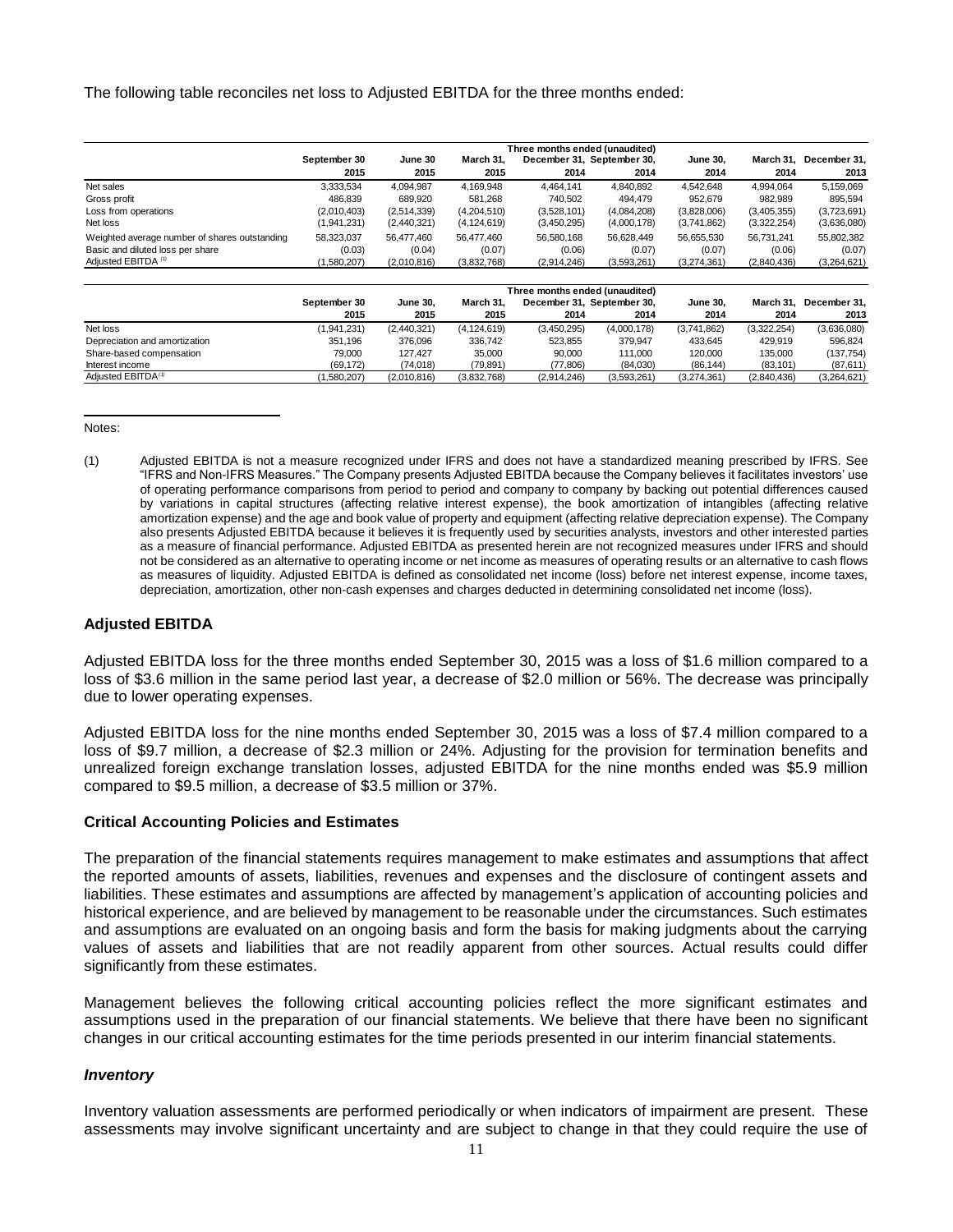forward looking assumptions such as estimating the amount and timing of revenues as well as projecting the likelihood of an item becoming obsolete or unusable in the future. Recognition of inventory valuation provisions may have a material impact on our net income and the value of our inventory.

## *Impairment of long-lived assets*

Long-lived assets (including property, plant and equipment and intangible assets with definite lives) are reviewed for impairment at each reporting date to determine whether there is an indication that an asset may be impaired. If any indication exists we estimate the asset's recoverable amount. An asset's recoverable amount is the higher of an asset's or cash-generating units (CGU) fair value less costs to sell and its value in use and is determined for individual assets unless the asset does not generate cash inflows that are largely independent of those from other assets or group of assets. Where the carrying amount of an asset or CGU exceeds its recoverable amount, the asset is considered impaired and it is written down to its recoverable amount. In assessing value in use, the estimated future cash flows are discounted to their present value using a pre-tax discount rate that reflects current market assessments of the time value of money and the risks specific to the asset. Asset impairment assessments involves significant uncertainty and are susceptible to change. They require the use of forward looking assumptions such as sales, costs, foreign exchange rates and market growth rates. Recognition of impairment may have a material impact on our net income (loss) and the value of our long-lived assets. Whenever events or changes in circumstances indicate that the carrying amount of an asset may not be recoverable, a long-lived asset or asset group is required to be tested for possible impairment.

# *Share-based compensation*

The Company operates equity-settled share-based compensation plans under which the Company receives services from employees, directors, advisers, officers, contractors and consultants as consideration for equity instruments (share options, preferred stock options (PSOs), restricted share unit plan (RSUs), and deferred share units (DSUs) of the Company.

Each tranche of a share option award is considered a separate award with its own vesting period and recorded at fair value on the date of grant. The fair value of each tranche is measured at the date of grant using the Black-Scholes option pricing model. Compensation expense is recognized over the tranche's vesting period, based on the number of awards expected to vest, by increasing contributed surplus. The number of awards expected to vest is reviewed periodically, with any impact being recognized in the consolidated statement of operations. Any contribution paid by an employee or director on the exercise of share options is credited to common shares with any previously recognized compensation expense.

A PSO provides a right, but not an obligation, to purchase common shares of the Company at a stated price for a given period of time. PSOs vest at a rate of 33.33% per year following the grant date subject to the achievement of performance hurdles and can only be settled in common shares issued from treasury. In the event that performance exceeds targeted performance hurdles, vesting can accelerate for PSOs granted; however, in no event can the cumulative vesting exceed 100%. All PSOs expire at the end of 10 years. The fair value of a PSO is recorded over the expected vesting period, subject to management's estimate of the achievement of the performance hurdles. The fair values of the PSOs are recognized as compensation expense over the vesting period with a corresponding increase to contributed surplus. Fair value is determined based on the average closing price of common shares on the Toronto Stock Exchange (TSX) five trading days immediately prior to the date as of which market value is determined. The Company has estimated the length of the expected vesting period at grant date based on the most likely outcome of the performance conditions. The Company will revise its estimate of the length of the vesting period, if necessary, if subsequent information indicates that the length of the vesting period differs from previous estimates and any change to compensation cost will be recognized in the period in which the revised estimate is made. Forfeitures are estimated at the grant date and are revised to reflect a change in expected or actual forfeitures.

The restricted share unit plan (RSU Plan) provides that restricted share unit awards (the RSUAs) may be granted by a committee that administers the RSU Plan to full-time employees, officers and eligible contractors of the Company or an affiliate in a calendar year as a bonus for services rendered to the Company as determined at the sole discretion of the Board. The number of restricted share units awarded will be credited to the participants' accounts effective on the grant date of the RSUs. Each RSUA entitles the holder to receive common shares issued from treasury of the Company. RSUs fully vest at the end of a three-year period subject to continued employment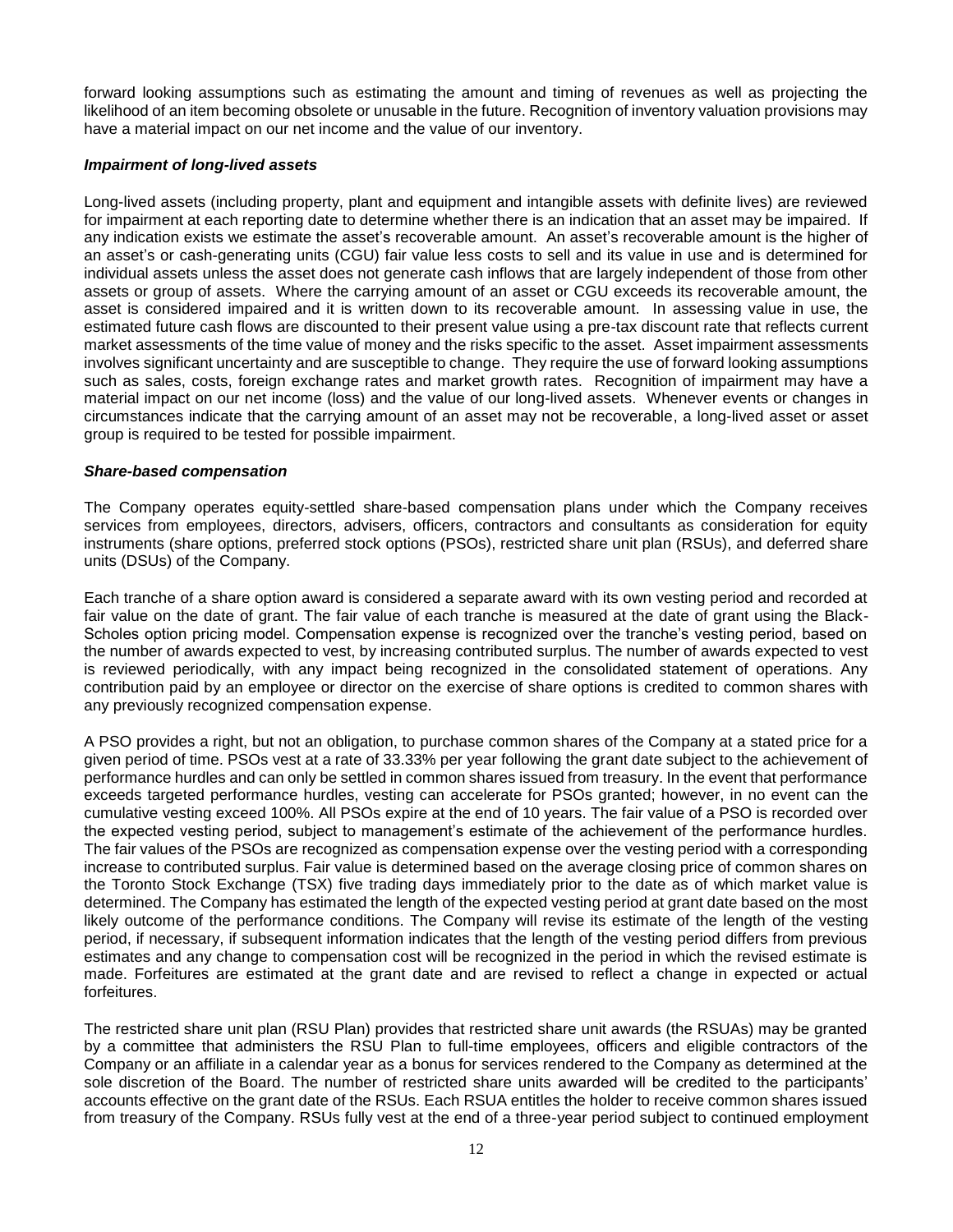with the Company and can also be subject to the achievement of performance hurdles. If applicable, the Company has estimated the probability of achieving the performance hurdles and will revise its estimate if subsequent information indicates that the expected outcome related to the achievement of the performance hurdles differs from previous estimates. Accordingly, any change to compensation cost will be recognized in the period in which the revised estimate is made. Forfeitures are estimated at the grant date and are revised to reflect a change in expected or actual forfeitures.

The deferred share unit plan (DSU Plan) provides for awards of DSUs to non-employee directors of the Company. Under the DSU Plan, non-executive directors may receive a grant of DSUs in satisfaction of their annual retainer. Each DSU is equivalent to one common share and vest on a quarterly basis. DSUs must be retained until the director leaves the Board, at which time the DSUs will be settled through common shares. In the event dividends are declared and paid, additional DSUs would be credited to reflect dividends paid on common shares. The number of DSUs to be awarded are determined based on the average closing price of the common shares on the TSX on five trading days immediately prior to the date as of which market value is determined. Compensation cost for DSUs granted under the DSU Plan is recorded as an expense with a corresponding increase in contributed surplus.

# *Valuation of Future Income Tax Assets*

Significant management judgment is required in determining the valuation allowance recorded against our net income tax assets. We record a valuation allowance to reduce our future income tax assets recorded on our consolidated balance sheet to the amount of future income tax benefit that is more likely than not to be realized. We have recorded a full valuation allowance to reflect the uncertainties associated with the realization of our future income tax assets based on management's best estimates as to the certainty of realization.

## **Internal control over financial reporting**

There were no changes in the Company's internal control over financial reporting during the three months ended September 30, 2015 that have materially affected, or are reasonable likely to materially affect, the Company's internal control over financial reporting.

## **Risk Factors**

For a detailed description of the risk factors associated with the Company, refer to the "Risk Factors" section of the Company's Annual Information Form for the fiscal year ended December 31, 2014. The Company is not aware of any significant changes to the Company's risk factors from those disclosed at that time.

## **Additional Information**

Additional information relating to EcoSynthetix Inc., including continuous disclosure documents, are available on SEDAR at www.sedar.com.

## **Common Share Trading Information**

The Company's common shares trade on the Toronto Stock Exchange under the symbol "ECO". As at September 30, 2015, the Company had the equivalent of 58,868,912 common shares issued and outstanding assuming conversion of all rights pursuant to the put/call agreement. In addition, if all outstanding share options were exercised and assuming the settlement of outstanding RSU's and DSU's through common shares, there would be the equivalent of 60,442,764 common shares issued and outstanding on a fully diluted basis as at September 30, 2015.

## **Outlook**

While market softness in the coated paper industry is anticipated to continue into the next few quarters, the Company's focus on product innovation, market diversification and disciplined organizational growth has created strengthening momentum in EcoSynthetix's commercial efforts beyond this sector. Converting on these opportunities has the potential to more than offset the decline in sales to coated paper producers. Additionally, the Company's strong organization, robust intellectual property and product portfolio, as well as its solid financial